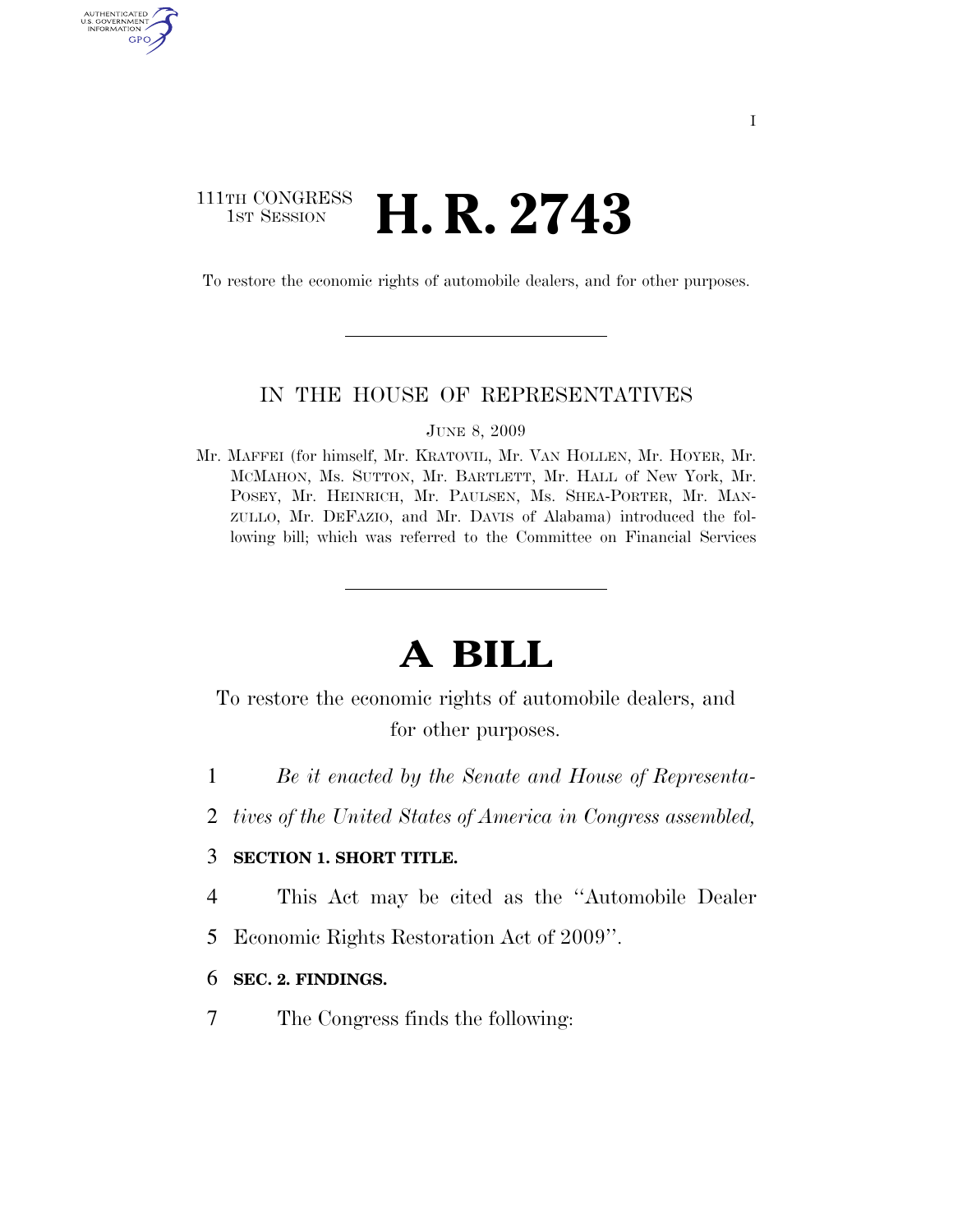(1) Automobile dealers are an asset to auto- mobile manufacturers that make it possible to serve communities and sell automobiles nationally. (2) Forcing the closure of automobile dealers would have an especially devastating economic im- pact in rural communities, where dealers play an in- tegral role in the community, provide essential serv- ices and serve as a critical economic engine. (3) The manufacturers obtain the benefits from having a national dealer network at no material cost to the manufacturers. (4) Historically, automobile dealers have had franchise agreement protections under State law. **SEC. 3. RESTORATION OF ECONOMIC RIGHTS.**  (a) In order to protect assets of the Federal Govern- ment and better assure the viability of automobile manu- facturers in which the Federal Government has an owner- ship interest, or to which it is a lender, an automobile manufacturer in which the Federal Government has an ownership interest, or which receives loans from the Fed- eral Government, may not deprive an automobile dealer of its economic rights and shall honor those rights as they existed, for Chrysler LLC dealers, prior to the commence- ment of the bankruptcy case by Chrysler LLC on April 30, 2009, and for General Motors Corp. dealers, prior to

•**HR 2743 IH**